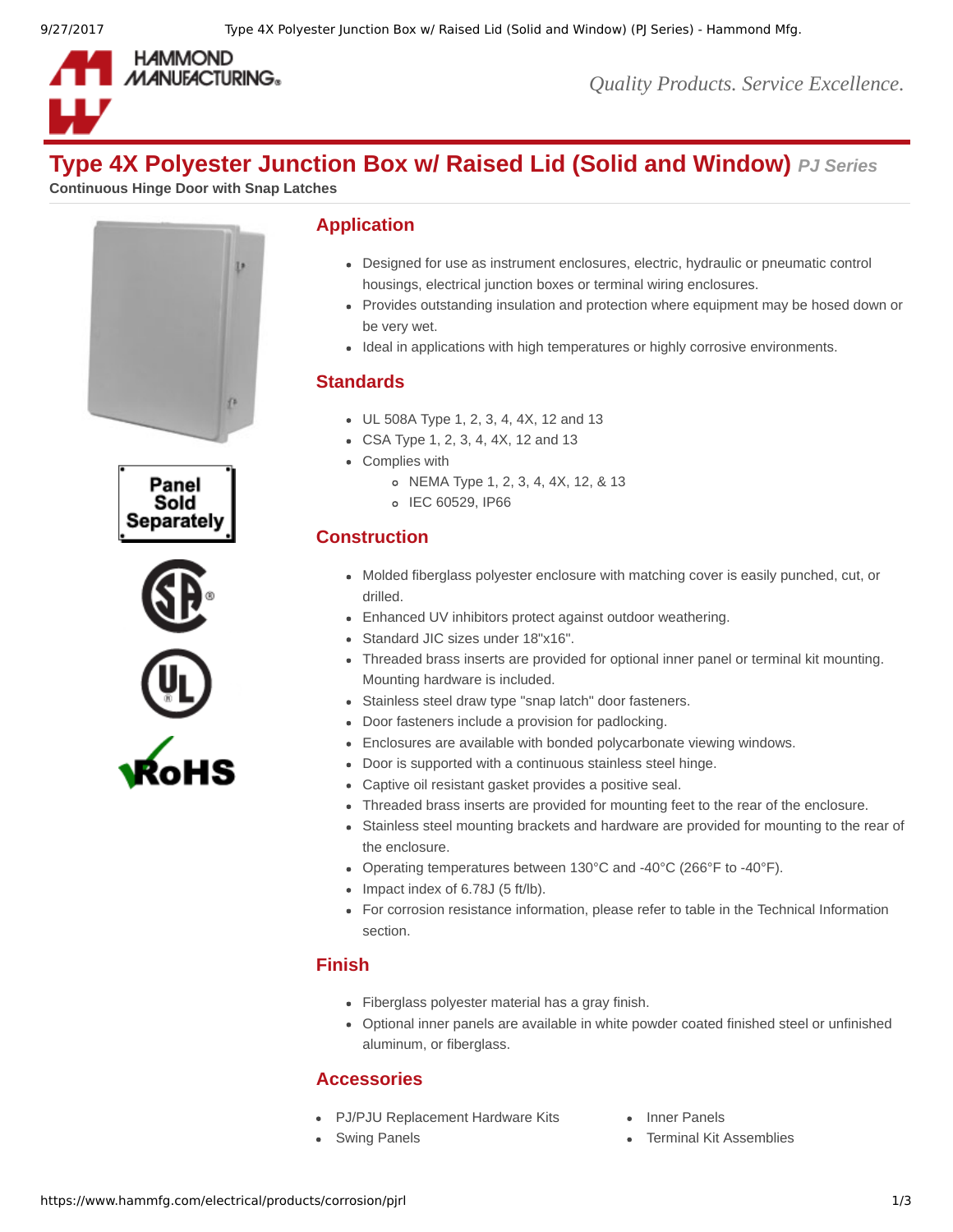

| <b>Solid Cover</b>      | Window                   |       | <b>Overall Dimensions</b> |       | <b>Panel Size</b> |       |       |       |      | Center |       |
|-------------------------|--------------------------|-------|---------------------------|-------|-------------------|-------|-------|-------|------|--------|-------|
| Part No.                | Cover Part No.           | А     | в                         | с     | D                 | Е     | G     | н     | J    | s      | Ζ     |
| <b>PJ664RL</b>          | <b>PJ664RLW</b>          | 6.10  | 6.10                      | 4.18  | 4.88              | 4.88  | 5.01  | 5.01  | 3.52 | 4.25   | 4.25  |
| <b>PJ864RL</b>          | PJ864RLW                 | 8.00  | 6.12                      | 4.13  | 6.75              | 4.88  | 6.89  | 5.01  | 3.47 | 6.25   | 4.25  |
| <b>PJ1084RL</b>         | <b>PJ1084RLW</b>         | 10.13 | 8.26                      | 4.13  | 8.75              | 6.88  | 8.89  | 7.01  | 3.47 | 8.25   | 6.25  |
| <b>PJ1086RL</b>         | <b>PJ1086RLW</b>         | 10.13 | 8.26                      | 6.13  | 8.75              | 6.88  | 8.89  | 7.01  | 5.47 | 8.25   | 6.25  |
| <b>PJ12106RL</b>        | <b>PJ12106RLW</b>        | 12.13 | 10.26                     | 6.13  | 10.75             | 8.88  | 10.89 | 9.01  | 5.47 | 10.25  | 8.25  |
| <b>PJ12124RL</b>        | <b>PJ12124RLW</b>        | 13.33 | 11.85                     | 12.32 | 12.32             | 13.72 | 13.72 | 0.44  | 0.50 | 10.38  | 10.38 |
| <b>PJ12126RL</b>        | <b>PJ12126RLW</b>        | 13.33 | 11.85                     | 12.32 | 12.32             | 13.72 | 13.72 | 0.44  | 0.50 | 10.38  | 10.38 |
| <b>PJ14126RL</b>        | <b>PJ14126RLW</b>        | 14.13 | 12.26                     | 6.13  | 12.75             | 10.88 | 12.89 | 11.01 | 5.47 | 12.25  | 10.25 |
| <b>PJ16148RL</b>        | <b>PJ16148RLW</b>        | 16.27 | 14.40                     | 8.13  | 14.75             | 12.88 | 14.89 | 13.01 | 7.47 | 14.25  | 12.25 |
| <b>PJ18168RL</b>        | <b>PJ18168RLW</b>        | 18.40 | 16.40                     | 8.13  | 16.88             | 14.88 | 16.97 | 14.97 | 7.47 | 16.25  | 14.25 |
| <b>PJ20168RL</b>        | <b>PJ20168RLW</b>        | 20.00 | 16.00                     | 8.13  | 18.44             | 14.44 | 18.54 | 14.54 | 7.47 | 17.81  | 13.81 |
| <b>PJ24208RL</b>        | <b>PJ24208RLW</b>        | 24.00 | 20.00                     | 8.13  | 21.00             | 17.00 | 22.75 | 18.75 | 7.47 | 19.25  | 15.25 |
| PJ24248RL <sup>1</sup>  | PJ24248RLW <sup>1</sup>  | 24.00 | 24.00                     | 8.13  | 21.00             | 21.00 | 22.75 | 22.75 | 7.47 | 19.25  | 19.25 |
| PJ30248RL <sup>1</sup>  | PJ30248RLW <sup>1</sup>  | 30.00 | 24.00                     | 8.13  | 27.00             | 21.00 | 28.75 | 22.75 | 7.47 | 25.25  | 19.25 |
| PJ242010RL <sup>1</sup> | PJ242010RLW <sup>1</sup> | 24.00 | 20.00                     | 10.13 | 21.00             | 17.00 | 22.75 | 18.75 | 9.47 | 19.25  | 15.25 |
| PJ242410RL <sup>1</sup> | PJ242410RLW <sup>1</sup> | 24.00 | 24.00                     | 10.13 | 21.00             | 21.00 | 22.75 | 22.75 | 9.47 | 19.25  | 19.25 |
| PJ302410RL <sup>1</sup> | PJ302410RLW <sup>1</sup> | 30.00 | 24.00                     | 10.13 | 27.00             | 21.00 | 28.75 | 22.75 | 9.47 | 25.25  | 19.25 |

<sup>1</sup> Uses larger mounting foot - See drawing above.

| <b>Solid Cover</b> | <b>Window Cover</b> |       | <b>Cover Dimensions</b> |       |       |                 |                |      |      |          | <b>Window Dimensions</b> |       |
|--------------------|---------------------|-------|-------------------------|-------|-------|-----------------|----------------|------|------|----------|--------------------------|-------|
| <b>I</b> Part No.  | Part No.            |       |                         | κ     | м     |                 | W              | R    | v    | Part No. | <b>Height</b>            | Width |
| PJ664RL            | PJ664RLW            | 7.32  | 5.83                    | 6.08  | 6.08  | $^{\prime}$ .70 | $^{\prime}.69$ | 0.44 | 0.49 | 14R0505  | 4.25                     | 4.25  |
| PJ864RL            | PJ864RLW            | 9.19  | 5.85                    | 6.11  | 7.98  | 9.60            | 7.71           | 0.44 | 0.50 | 14R0705  | 6.25                     | 4.25  |
| <b>PJ1084RL</b>    | <b>PJ1084RLW</b>    | 11.19 | .85                     | 8.44  | 10.32 | 11.80           | 9.90           | 0.44 | 0.50 | 14R0907  | 8.37                     | 6.50  |
| <b>PJ1086RL</b>    | <b>PJ1086RLW</b>    | 11.19 | 7.85                    | 8.44  | 10.32 | 11.80           | 9.00           | 0.44 | 0.50 | 14R0907  | 8.37                     | 6.50  |
| <b>PJ12106RL</b>   | <b>PJ12106RLW</b>   | 13.19 | 9.85                    | 10.45 | 12.32 | 13.80           | 9ſ<br>11       | 0.44 | 0.50 | 14R1109  | 10.37                    | 8.50  |